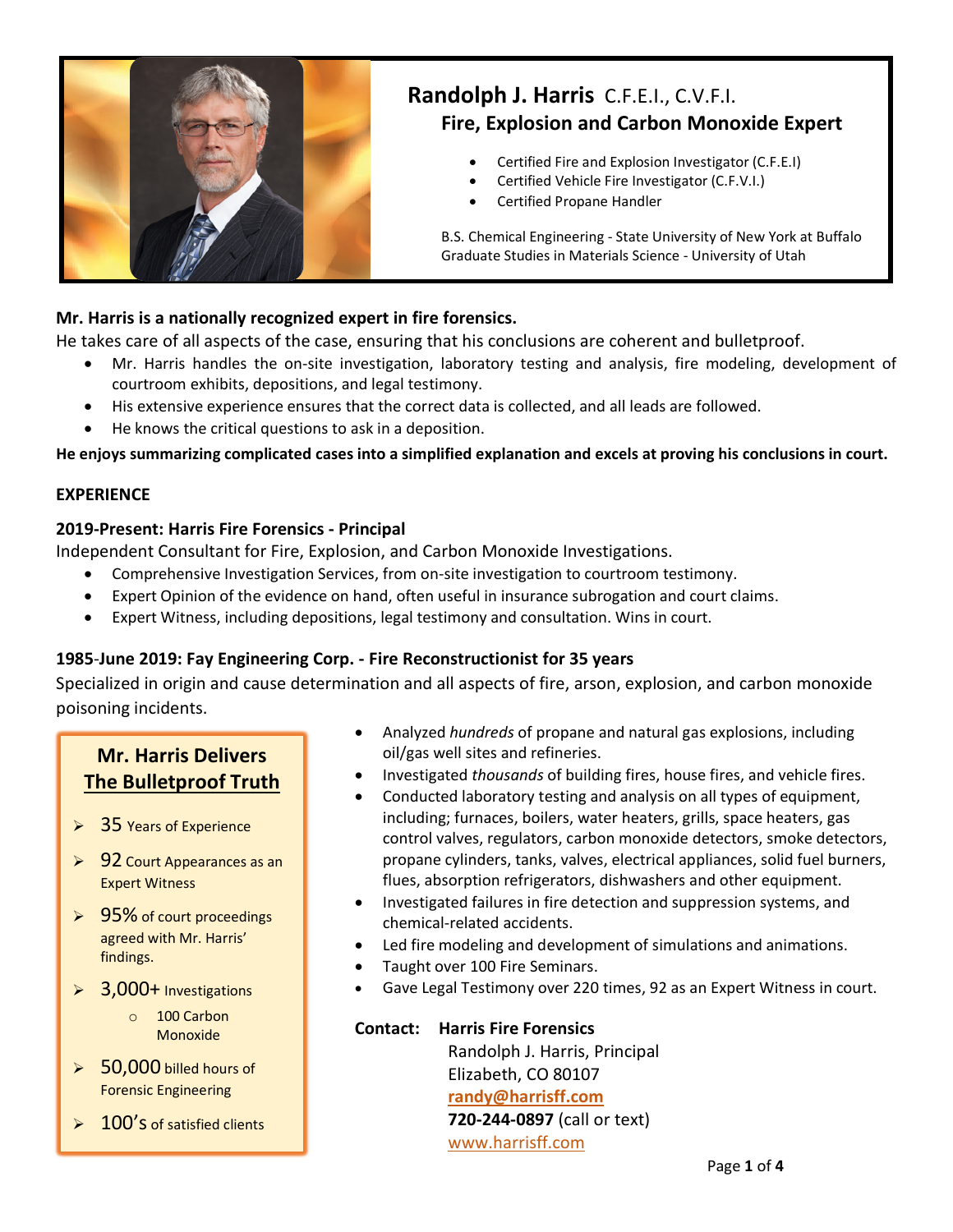## **Randolph J. Harris, continued**

#### **PROFESSIONAL AFFILIATIONS**

- National Fire Protection Association (NFPA)
- National Association of Fire Investigators (NAFI)
- International Association of Arson Investigators (Colorado Chapter and International)

#### **SPECIALIZED TRAINING** – over 800 hours

- Gas and Electric Appliance Fire and Investigation Seminar, Fire Findings, 2018
- Fireplace and Chimney Inspection Seminar, Fire Service, **Certified Chimney Inspector (CCI)**, 2015
- National Association of Fire Investigators, **Certified Vehicle Fire Investigator (CVFI)**, 2011
- Fire and Casualty Seminar, Defense Research Institute, 2005 and 2007
- National Seminar on Fire Analysis Litigation, National Association of Fire Investigators, 2005
- Investigation of Vehicle Fires Seminar, Lee S. Cole and Associates, 2000
- World Safety Congress and Exposition, National Fire Protection Association, 1998
- Propane- Basic Principles and Practices, NPGA &PERC, **Certified Propane Handler (CPH),** 1998
- Propane- Inspecting, Requalifying, Filling, and Transporting Small Propane Containers, PERC, 1998
- Interviewing and Interrogation Techniques, Stan Walters, 1998
- NFPA-921 Training Seminar, National Fire Protection Assoc. & Aurora Fire/Rescue, **Certified Fire and Explosion Investigator (CFEI)**, 1997
- Gas and Electric Appliance Fire and Investigation Seminar, Barker & Herbert Analytical Lab., 1995
- Rocky Mountain Region Advanced Fire, Arson and Explosion Investigation Training Program, 1995
- Heating Equipment Service Seminar, Rheem Manufacturing, 1994
- Technical Fundamentals for the Fire Investigator, University of Wisconsin, 1990
- Fire and Arson Investigators Seminar (2 days of Field Work), MAIA, 1987
- Fire and Arson Investigators Seminar, MAIA, 1986
- Advanced Arson Seminar, Denver Fire Department, 1986
- Fire Investigators Training Course, National Fire Protection Association, 1985

#### Additional College Courses:

- Fire Science, Red Rocks Community College
- Fire/Arson Investigation, Red Rocks Community College
- Chemistry of Arson and Explosives, Metro State College

#### **ARTICLES**

- Truck Fires- Top Ten Causes March, 2017
- Carbon Monoxide The Silent Killer September, 2014

#### **MEDIA APPEARANCES**

• Expert insight: Interview regarding building explosion in Denver, KDVR TV. August 15, 2018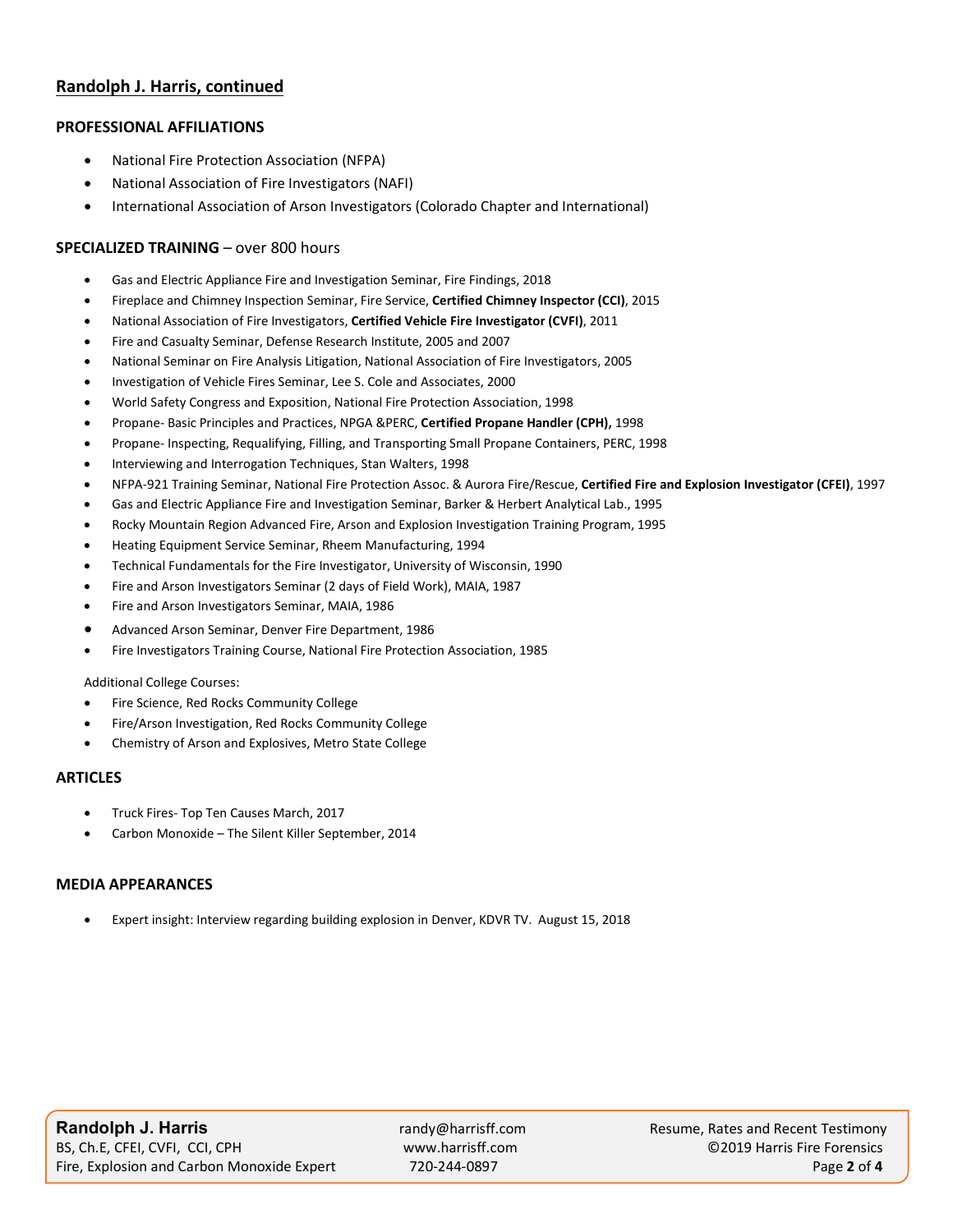# Harris Fire Forensics Billing Rates 2019

| <b>Expert Opinion</b><br>Preliminary assessment of the evidence at hand |  | Small case: \$1500 fixed price<br>Large case: \$2500 fixed price |
|-------------------------------------------------------------------------|--|------------------------------------------------------------------|
| Investigation<br>On-site Investigation, lab exam and analysis           |  | \$250/hour                                                       |
| Consultation<br>Case review and advisory services                       |  | \$250/hour                                                       |
| <b>Expert Testimony</b><br><b>Courtroom &amp; Deposition</b>            |  | \$400/hour                                                       |
| Travel Expenses (air/car/hotel)                                         |  | At cost                                                          |